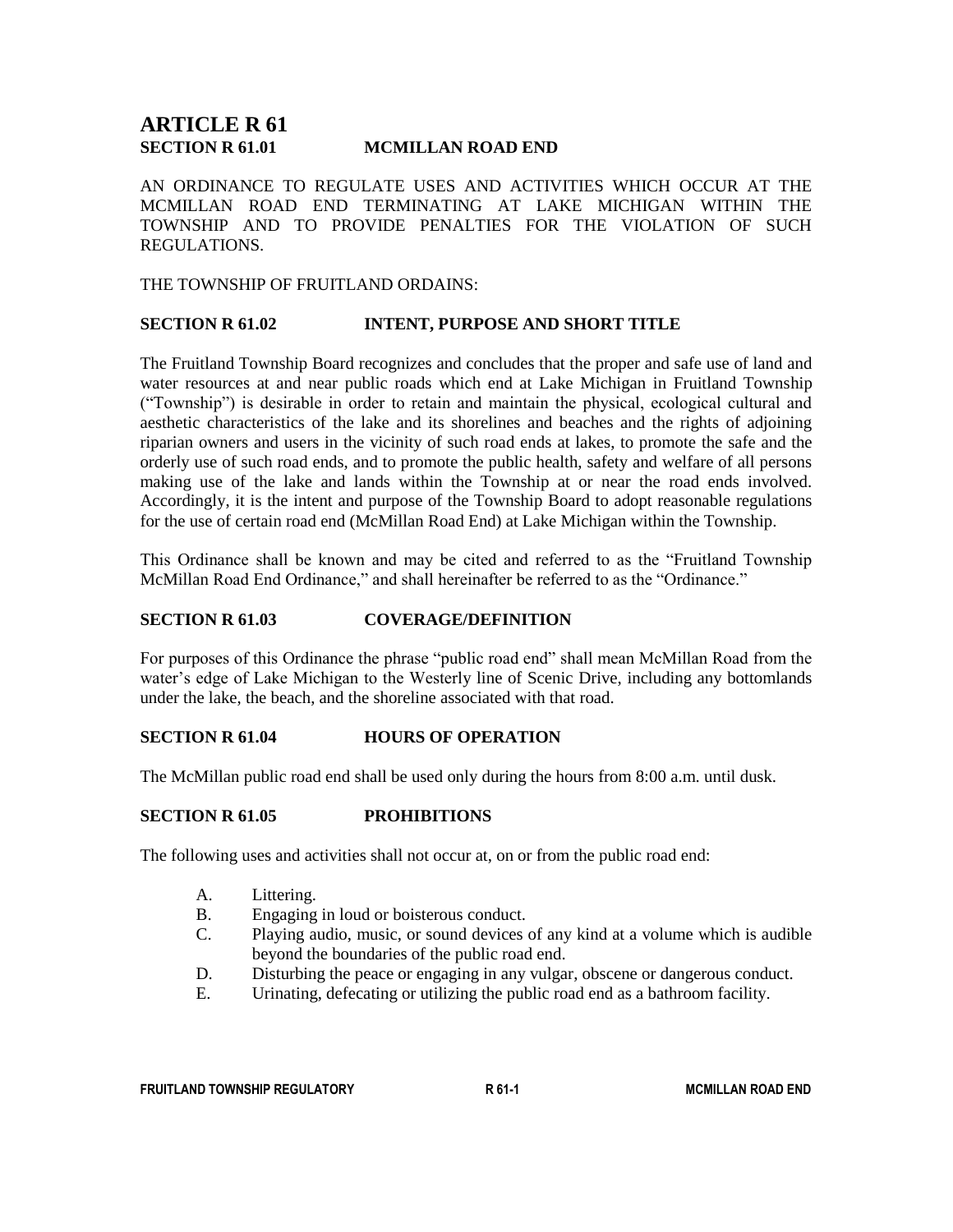- F. Trespassing on any adjoining or nearby private land, which includes beaches, dunes, and fore-dunes.
- G. Camping or picnicking.
- H. Walking, running, or possessing unleashed pets (pets must be kept leashed at all times).
- I. Leaving pet feces.
- J. Walking or riding horses.
- K. Hunting, shooting, engaging in archery, playing volleyball, golfing, or engaging in any other sporting activity.
- L. Keeping or using a fire, grill, fireworks, sparkler, or any other incendiary device.
- M. Lounging or sunbathing on private land beyond the north and south boundaries of the public road end.
- N. Lounging or sunbathing on the public road end except within 30 feet of the waters of Lake Michigan.
- O. Leaving any personal item, lounge chair, towel, or beach toy on the public road end when the owner thereof is not physically present on the public road end.
- P. Driving, operating, or using any motorized vehicle, dune buggy, jeep, ATV, snowmobile, motorcycle, motorbike, go-cart, or similar vehicle on or over any portion of the public road end except that part of the public road end located within twelve (12) feet of the westerly edge of Scenic Drive (but this prohibition shall not apply to a power driven device designed for use by a handicapped or disable person when operated by such a person).
- Q. Parking, storing or keeping automobile, truck, recreational vehicle trailer, motorcycle, motorbike or other motorized vehicle or item listed in subsection Q hereof at or on any portion of the public road end except that part of the public road end located within twelve (12) feet of the westerly edge of Scenic Drive.
- R. Launching, docking, storing, or mooring of any boat or watercraft on or at the public road end.
- S. Disembarking from or embarking onto any boat or watercraft.
- T. Engaging in any conduct which shall impair, impede or diminish the free use of or travel on or across the public road end in conformance with the law and this Ordinance.
- U. Removing, destroying, or defacing any sign, monument, or marker installed or placed on the public road end by any governmental unit or agency.
- V. Failing to obey or comply with any requirement stated on a sign installed or placed on the public road end by any governmental unit or agency.
- W. Parking anywhere on the public road end except where expressly authorized to do so by a sign or signage installed by a government unit.

# **SECTION R 61.06 PENALITIES AND ENFORCEMENT**

PENALTY: The violation of this Ordinance constitutes a municipal civil infraction offense, for which the fines shall be not less than One Hundred Dollars (\$100) or more than Five Hundred Dollars (\$500) for the first offense and not less than Two Hundred Dollars (\$200) nor more than Two Thousand Five Hundred Dollars (\$2,500) for subsequent offences, in the discretion of the Court, and in addition to all of the costs, damages and expenses provided by law. For purposes of